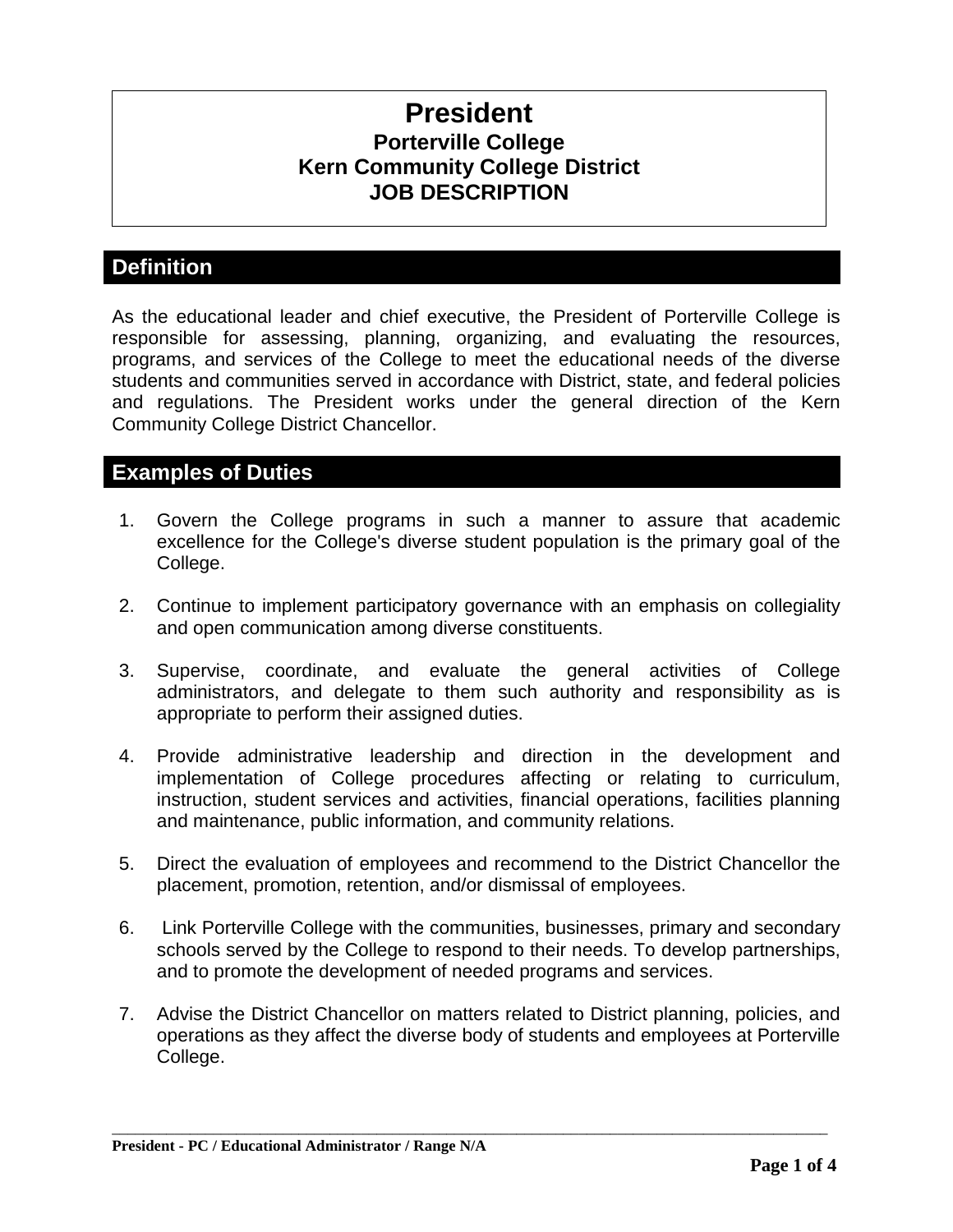#### Examples of Duties (continued)

- 8. Serve as liaison for the College with the District Office on all matters related to policy, procedures, finances, and philosophy.
- 9. Enable preparation of an annual College budget and direct operations of the College within the provisions of the budget.
- 10. Serve as the College's representative and spokesperson with officials at the local, state, and federal levels, the Chancellor's Office, other governmental agencies, and community entities, and professional organizations.
- 11. Direct and assure that student body activities are conducted and student body finances received and disbursed in accordance with District and state regulations and are consistent with the mission of the College.
- 12. Direct staff recruitment and selection policies and procedures and makes recommendations to the District for approval of employment.
- 13. Provide leadership to and serve as a voting member of the Porterville College Foundation.
- 14. Provide leadership for proficiency in institutional finance and fund-raising.
- 15. Direct public relations activities for the College in accordance with District policies and procedures.
- 16. Provide for preparation and submission of all College reports required by district, local, state, and federal agencies.
- 17. Serve as a member of the District Chancellor's Cabinet and serve as a member of other committees as assigned by the Chancellor.
- 18. Perform other duties related to the administration of the College and District as directed and delegated by the District Chancellor.

## **Qualifications**

#### Minimum

- Master's Degree from an accredited college/university
- Teaching or student services experience
- Recent, successful, senior-level administrative experience
- Demonstrated sensitivity to and understanding of the diverse academic, socioeconomic, cultural, ethnic, and disability backgrounds of community college students and employees (currently listed under knowledge and abilities)

\_\_\_\_\_\_\_\_\_\_\_\_\_\_\_\_\_\_\_\_\_\_\_\_\_\_\_\_\_\_\_\_\_\_\_\_\_\_\_\_\_\_\_\_\_\_\_\_\_\_\_\_\_\_\_\_\_\_\_\_\_\_\_\_\_\_\_\_\_\_\_\_\_\_\_\_\_\_\_\_\_\_\_\_\_\_\_\_\_\_\_\_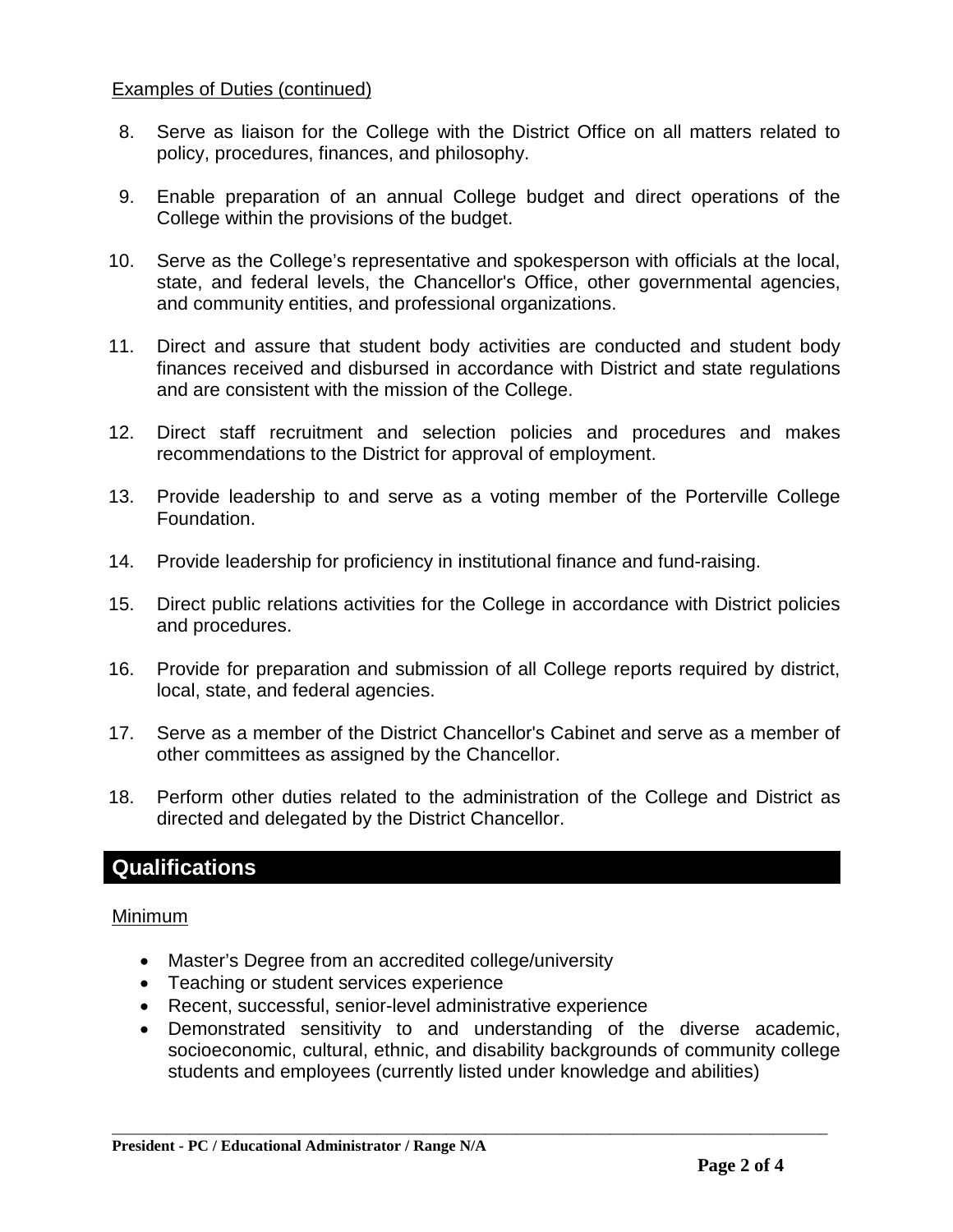#### Qualifications (continued)

#### Desirable

- Earned Doctorate Degree
- Both instruction and student services experience at the community college level
- Participation in community activities and partnership development

### **Knowledge and Abilities**

- Understanding of, sensitivity to, and respect for the diverse academic, socioeconomic, ethnic, cultural, disability, religious background and sexual orientation of community college students.
- Knowledge of the mission of the California Community Colleges; community college instructional and student services programs, regulations and policies; principles of employer-employee relations; and principles of the administration of personnel, business, and management services.
- Ability to interpret laws, rules, and regulations affecting community colleges; to formulate policies and procedures; to compile clear, accurate reports, to coordinate/facilitate meetings; and to establish and maintain effective working relationships among diverse constituents.

### **Working Conditions**

#### Environment: Office

Physical Demands: Incorporated within one (1) or more of the previously mentioned essential functions of this job description are essential physical requirements. The ratings in the chart below indicate the percentage of time spent on each of the essential physical requirements.

\_\_\_\_\_\_\_\_\_\_\_\_\_\_\_\_\_\_\_\_\_\_\_\_\_\_\_\_\_\_\_\_\_\_\_\_\_\_\_\_\_\_\_\_\_\_\_\_\_\_\_\_\_\_\_\_\_\_\_\_\_\_\_\_\_\_\_\_\_\_\_\_\_\_\_\_\_\_\_\_\_\_\_\_\_\_\_\_\_\_\_\_

Seldom—Less than  $25$  percent = 1  $\qquad$  Often—51-75 percent = 3

Occasional—25-50 percent  $= 2$  Very Frequent—76 percent and above  $= 4$